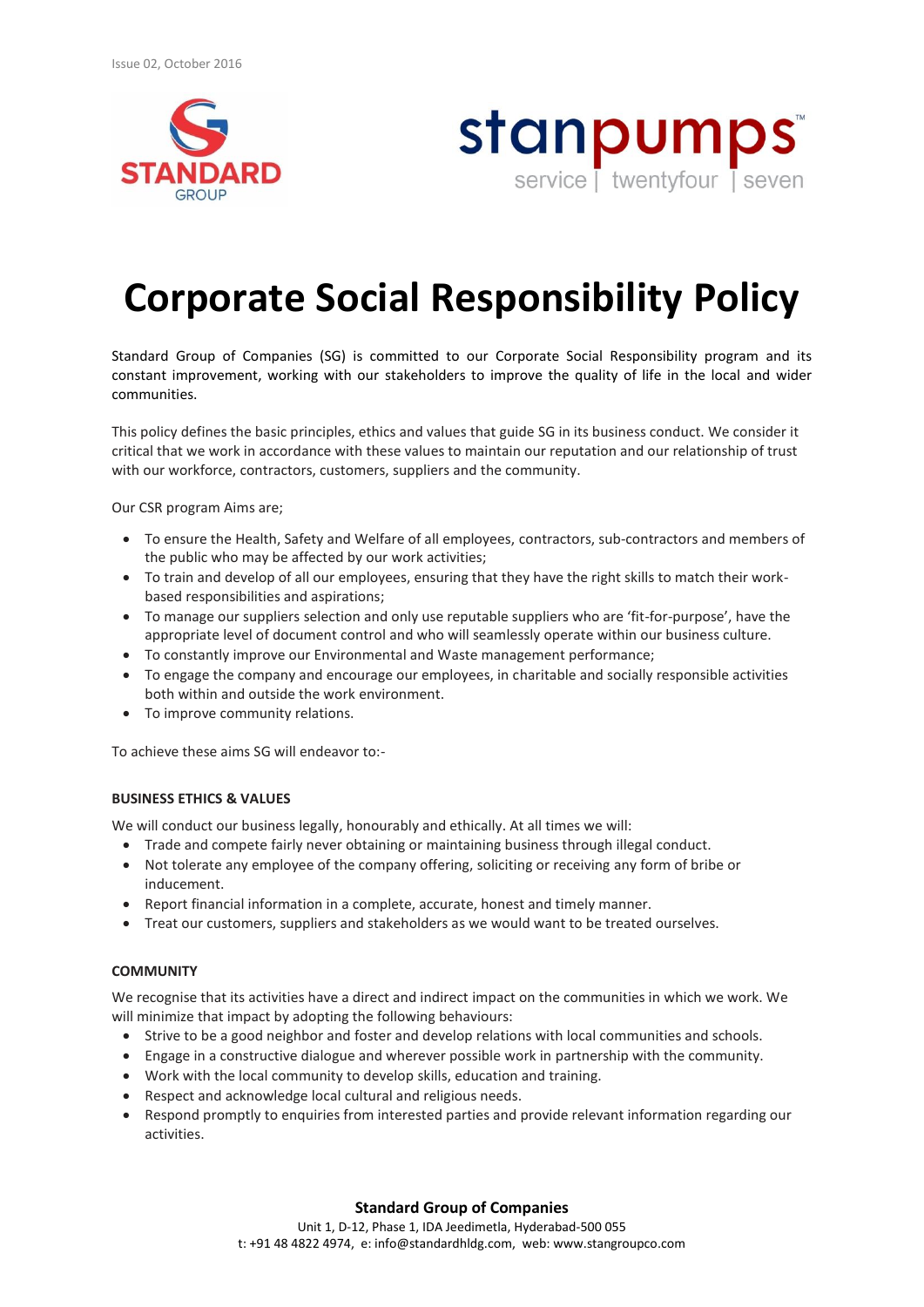## **CHARITITY & SOCIAL**

We will engage in support for local and national charitable activities, including those undertaken by its employees.

## **HEALTH AND SAFETY**

We are committed to providing a safe working environment for our employees, visitors and contractors and will:

- Guarantee that health and safety is the prime consideration in any activity undertaken.
- Promote and maintain policies on health &safety which will ensure best practices and a philosophy of continuous improvement.
- Strive towards attaining OHSAS 18001: Occupational Health & Safety accreditation.
- Ensure that all employees are competent and adequately trained in the tasks that they are responsible for.
- Measure, review and monitor our Health & Safety Key Performance Indicators

### **ENVIRONMENT**

We recognise that in society today, environmental issues are of concern to its customers, suppliers, employees and the community as a whole, and will work in partnership with them, industry and the regulatory authorities to improve the quality of life in general. To enable us to achieve our goal we will:

- Promote and maintain policies on the environment which will ensure best practices and a philosophy of continuous improvement.
- Strive to operate an environmental management system and gain accreditation to ISO 14001.
- Seek to reduce waste through recycling.
- Actively reduce pollution produced during our business processes.
- Actively seek to reduce energy and water consumption with the company.
- Encourage suppliers and sub-contractors to adopt good socially responsible practices.

## **PEOPLE & DIVERSITY**

We aim to be the employer of choice in our type of business. To meet this aim we will:

- Provide a safe and enjoyable place to work.
- Treat employees honestly and fairly, ensuring that dignity at work and mutual respect are enshrined in our working practices and the way we behave towards each other.
- Encourage personal development and provide appropriate and comprehensive training.
- Maintain clear disciplinary and grievance procedures.
- Promote and encourage consultation and the involvement of employees in the determination and direction of our working practices.
- Ensure our policy on equal opportunities is rigorously implemented at all levels within the company.
- Tolerate no discrimination on the on the basis of colour, gender, sexual orientation, marital status, age, disability, race, nationality, ethnic origin, religion or social background.

## **SUPPLIERS**

We aim to get the highest quality of product, service and value from our supply chain while encouraging our suppliers to abide by the principles of our policy on corporate ethics. To ensure that this is the case we will:

- Promote strategic partnerships with our major suppliers and subcontractors.
- Assess critical suppliers and subcontractors, monitor their performance and provide constructive feedback to encourage optimum performance.
- Ensure prompt payment of supplied goods/services in line with contractual arrangements.
- Where possible, seek to use small businesses in our supply chain that reflect the diversity of the community.

## **Standard Group of Companies**